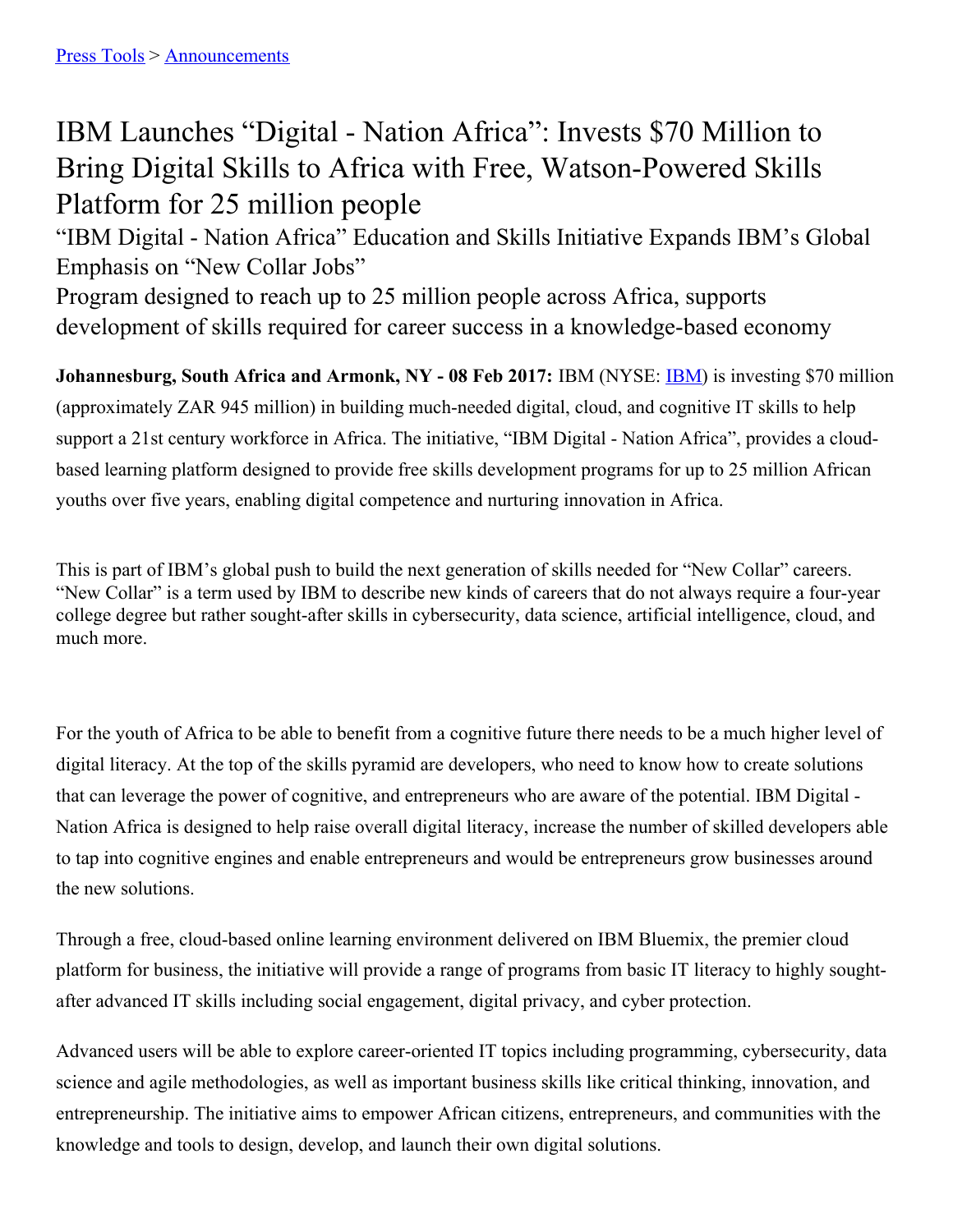Based on Watson, the cognitive online system will adapt and learn. It will review the multiple interactions the education initiative will have with students, to help direct them to the right courses and help IBM refine the courses to better adapt the material for the needs of the users. Watson will also create a depth of knowledge using anonymous information gathered from interactions with the students. This will help entrepreneurs and developers understand which current Bluemix solutions best meet their needs and refine their idea to help them design a solution that has greatest market potential.

With the aim of equipping as many as 25 million people with sought after IT skills over the next five years, the program will be launched from IBM's regional offices in South Africa, Kenya, Nigeria, Morocco, and Egypt. This will enable the expansion of the initiative across the continent.

Africa has approximately 200 million people between the ages of 15 and 24. By 2040, the continent is expected to be home to the world's largest labor force, with an estimated working age population of 1 billion (\*State of [Education](http://www.aaionline.org/wp-content/uploads/2015/09/AAI-SOE-report-2015-final.pdf) in Africa Report 2015). Yet many African companies cite a local skills gap as one of the major bottlenecks to growth. In South Africa alone, where more than a quarter of the workforce is unemployed, businesses struggle to find appropriate skills, particularly in the IT field.

"IBM sees effective, high quality IT education as a key driver of economic vitality in Africa. Through access to open standards, best practices, IBM tools, and course materials, the broad scope of this initiative will enable vital skills development", says Hamilton Ratshefola, country general manager for IBM South Africa. "In order to find solutions to Africa's challenges, industries across the spectrum need to enable the existing and future workforce to perform at the forefront of technologies such as cognitive and cloud computing. This will be the key to spurring economic growth."

The initiative will provide access to thousands of resources, in English, free of charge, including:

- Ready-to-use mobile apps
- Guides web guides, demonstrations, interactive simulations, video series, and articles
- $\bullet$  Online Assessments A range of self-assessment tests to track the progress of individuals, together with industry recognized 'Open Badges' aligned to digital competencies. The badges can then be shared with prospective employers
- Volunteers Creation of a volunteer program to support and promote digital literacy within their communities
- App Marketplace Provision of a platform on which new applications can either be made freely available or sold.

The initiative will be supported by the United Nations Development Program (UNDP), which has a special focus on fostering market-driven ICT skills in Africa and the Middle East. IBM will collaborate with UNDP on opportunities for STEM (Science, Technology, Engineering, and Mathematics) skills delivery,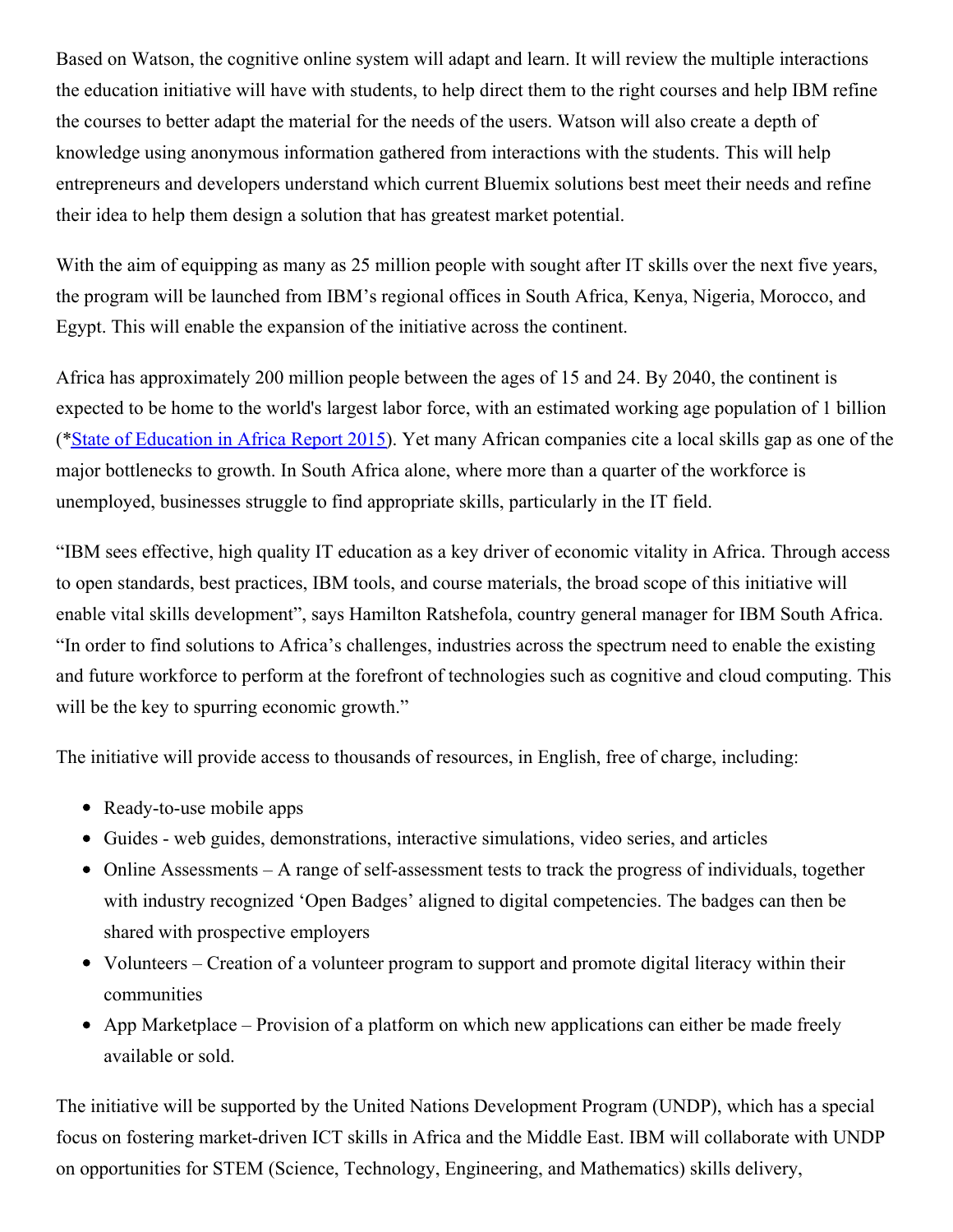certification, and accreditation. UNDP will work with their network of existing government partnerships to extend the program throughout Africa.

UNDP's 2015 Human Development Report highlighted that technology is affecting the nature of work by introducing new ways of communicating, new products and new demands for skills. New technologies are also reinforcing and deepening previous trends in economic globalization, bringing workers and businesses into a global network through outsourcing and global value chains.

"These processes are reshaping work and testing national and international policies. In an attempt to address this global challenge here in South Africa, as well as in other priority countries in Africa. UNDP is pleased to leverage its global presence, development knowledge, and long standing partnerships to provide context, traction and scale to this collaboration with IBM," says Mr. Walid Badawi, UNDP Country Director in South Africa.

IBM has a direct presence in 24 African countries and has made several significant investments on the continent in recent years, including offices, innovation centers and other advanced facilities. The company has a research laboratory in Nairobi, Kenya and opened a second research facility in Johannesburg, South Africa in 2016.

In 2015, IBM rolled out a major initiative to expand its Africa Technical Academy and Africa University Program, providing advanced skills in cloud, analytics, and big data technologies, reaching today to over 150 academic institutions, in the continent. In September 2016, a memorandum of understanding was signed between the Ministry of National Education and Vocational Training and IBM Morocco, for the launch of P-TECH program (Pathways in Technology Early College High School) in Morocco. P-tech is an innovative global education model, designed by IBM, in close partnership with American educators. The company is also working with dozens of start-ups in South Africa.

IBM has been present in Africa since the 1920's, and has a long history of collaborating with educational institutions and providing transformational solutions focused on providing value to higher education and its contribution to society.

IBM engages with communities around the globe by offering its technology, services, and expertise to solve some of the world's most complex problems, applying technology and expertise to societal issues such as education development.

**\***<http://www.aaionline.org/wp-content/uploads/2015/09/AAI-SOE-report-2015-final.pdf> (State of Education in Africa Report 2015- The Africa America Institute)

## **About IBM**